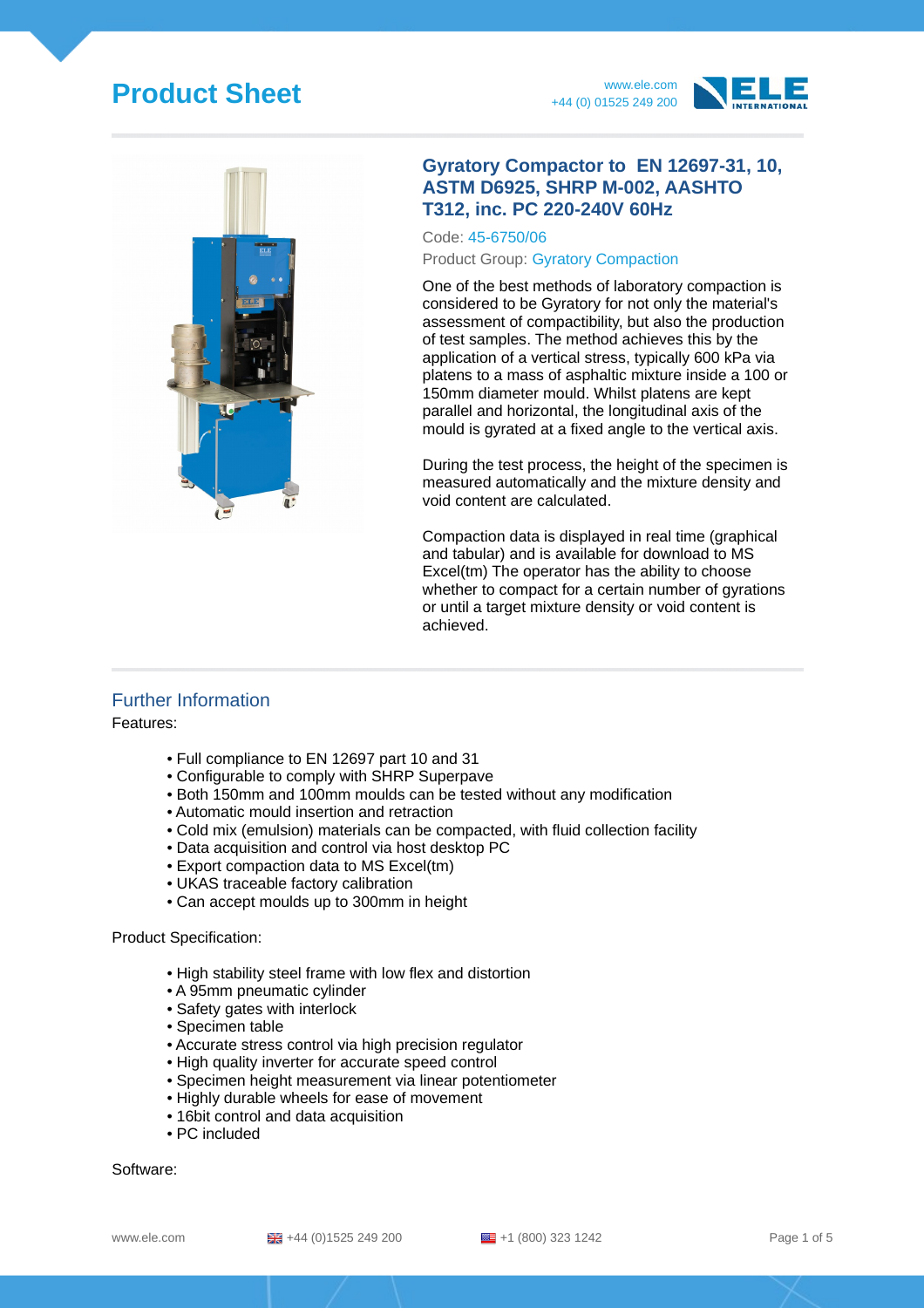## **Product Sheet** www.ele.com



- User-friendly, intuitive and reliable Windows(tm) software
- 2 methods of compaction no. of gyrations and target density
- User guided step-by-step through compaction
- Real-time display of current height, density and void content
- Software communicates with the gyratory compactor via USB interface
- Utilities are included for transducer check, diagnostic routinesand calibration

### **Specification**

| <u>uusu</u>         |  |
|---------------------|--|
| Mixture types       |  |
| Machine speed       |  |
| Angle of gyration   |  |
| Electrical supply   |  |
| <b>Sample Sizes</b> |  |
|                     |  |

Stress 600 kPa nominal, 1000 kPa Max Wet and Dry 30 rpm 0.2 to  $>2°$ 220-240 V 60Hz (16 amp)  $100$  and  $150$  mm dia Compressed air supply 7-10 bar, 350 L p/m Dimensions (WxHxL) 790 x 995 x 1920

#### **Accessories**



**100mm Dia mould & platens**

Code: 45-6750/10



**100mm Dia mould & platens inc. specimen temperature measurement**

Code: 45-6750/23



## **100mm Dia mould & platens, slotted for emulsion mix**

Code: 45-6750/20

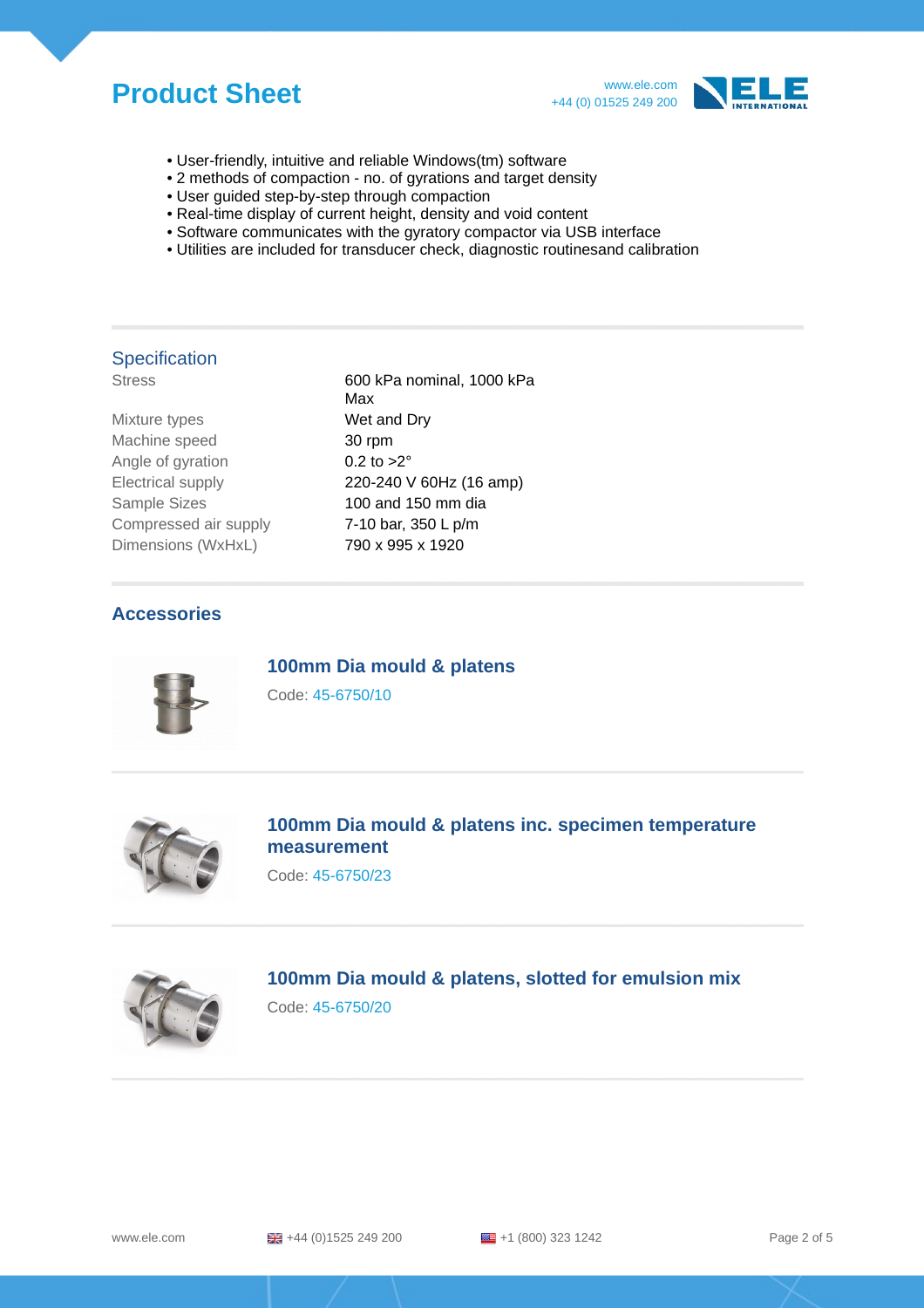







#### **100mm Dia split mould**

Code: 45-6750/27



**100mm filter papers (pack of 100)**

Code: 45-6750/24



**150 mm filter papers (pack of 100)**

Code: 45-6750/22



**150mm Dia mould & platens inc. specimen temperature measurement**

Code: 45-6750/21



**150mm Dia mould & platens**

Code: 45-6750/12



**150mm Dia mould & platens, slotted for emulsion mix** Code: 45-6750/15

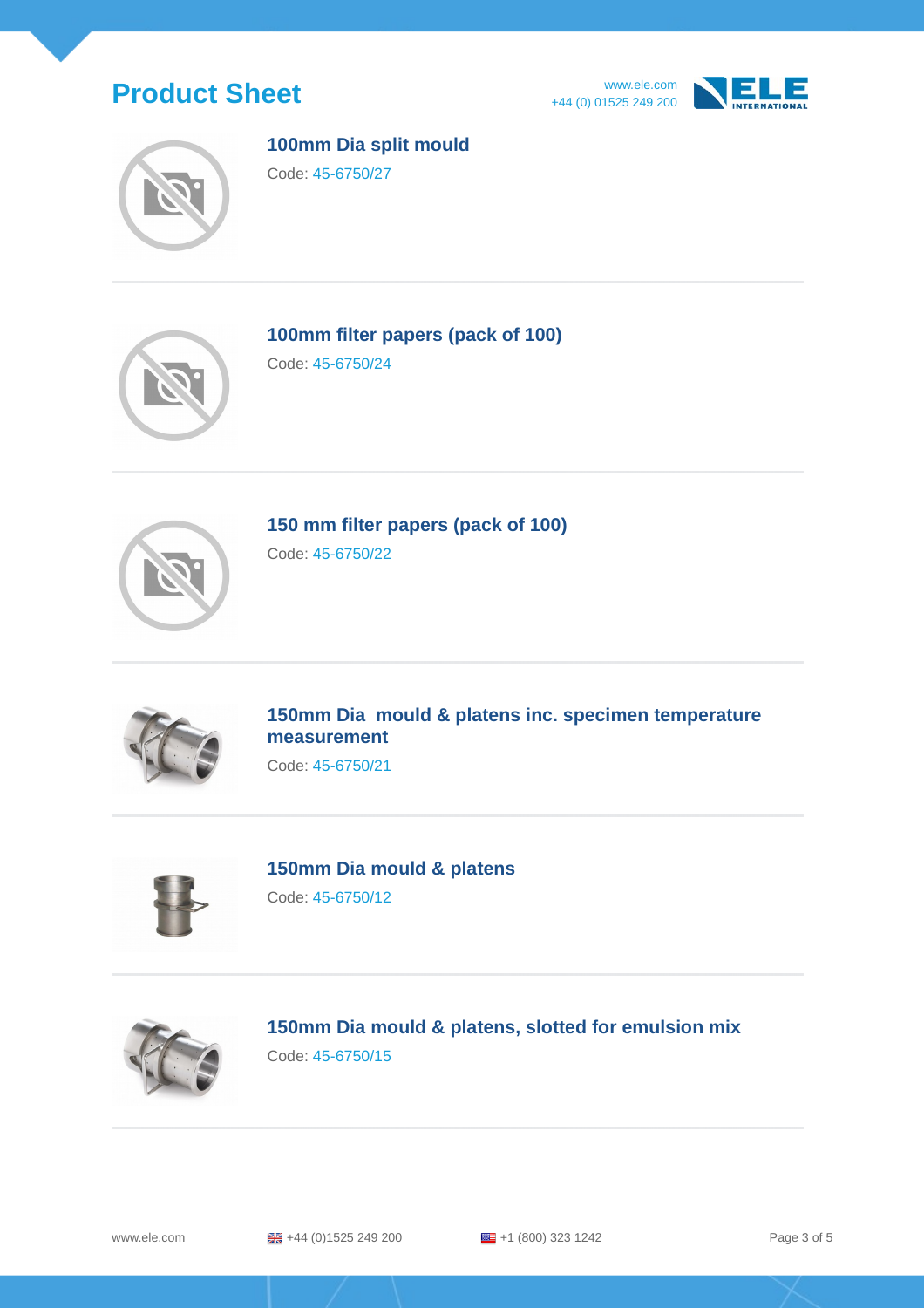





**2 deg. angle plate** Code: 45-6750/17



**Calibration kit for internal angle lead**

Code: 45-6750/11



**Display, Shear Force** Code: 45-6750/18



**Internal angle measuring device** Code: 45-6750/13



**Internal angle measuring device inc. asphalt Hot Mix Simulator (HMS – Hot Mix Simulator)**

Code: 45-6750/14